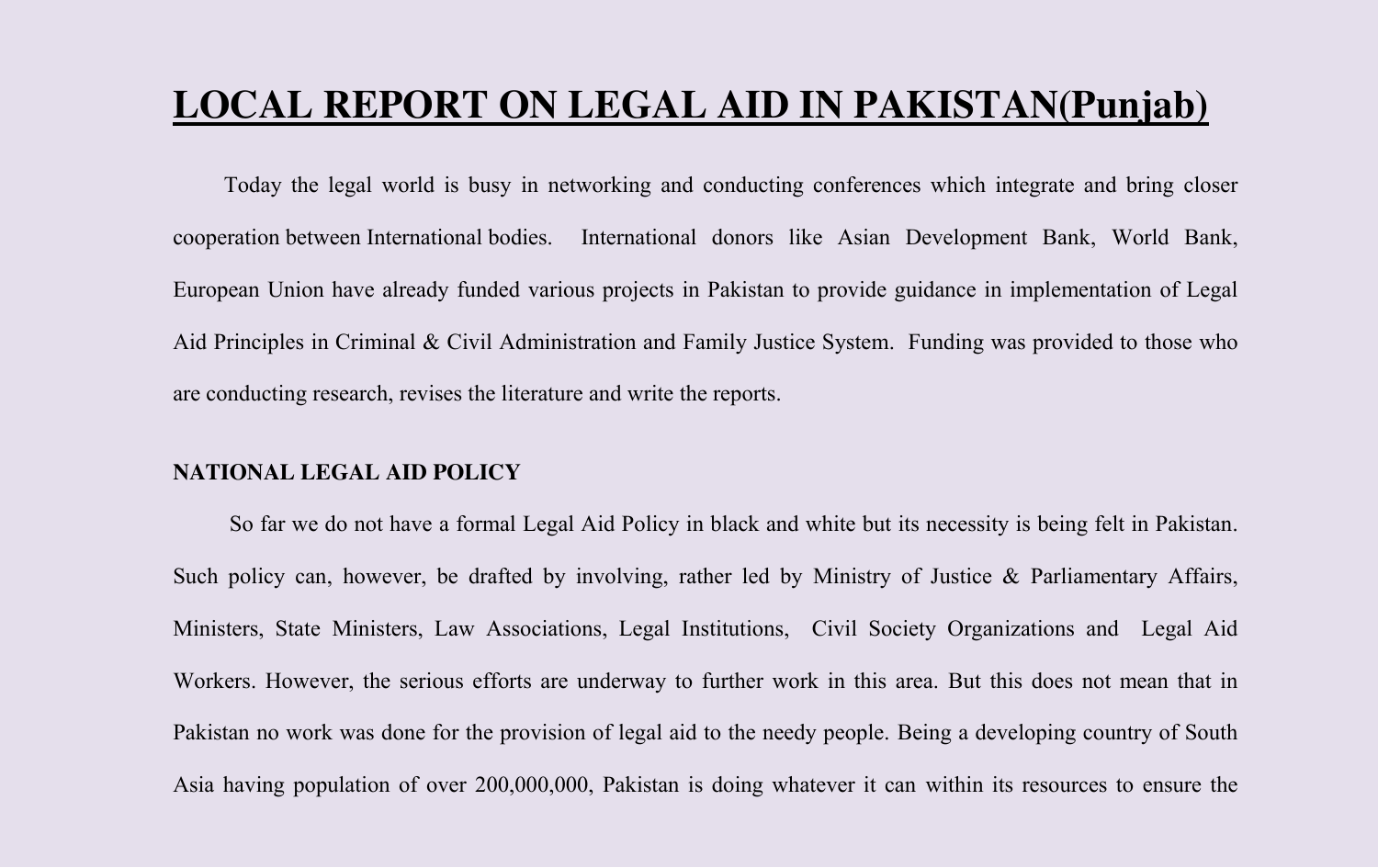excess to justice for all. As already referred, the European Union and Asian Development Bank have provided technical assistance to collect data to prepare drafts in formulating a National Legal Aid Policy direly needed by the people of Pakistan. Legal Aid Policy, if formally announced, shall establish a comprehensive and forward-looking legal aid system and would surely widen the scope of legal aid services. Such policy will recognize the role of civil society organizations in providing legal aid through paralegals, law degree holders and additional contributions from university law clinics and *pro bono* legal aid practitioners. It would emphasise on effective mobilization to coadminister all legal aid service providers, including state and non-state functionaries. It is bound to increases awareness on the law and legal aid services among the population particularly poor and vulnerable people for access to justice by increasing their ability to seek and obtain remedy. It also recognises the duty and responsibility of the State to provide for legal aid and for strengthening legal aid institutional framework by emphasising on decentralization and sending out of legal aid to the gross root level. It enhances the scope of legal aid in legal education, legal information, legal advice, mechanism for alternate dispute resolution in addition to legal assistance and representation in the court.

Its aim should be to establish a mixed legal aid delivery system by complementary legal aid service delivery models through establishing legal desks at police station and correctional facilities in courts of law to provide legal aid;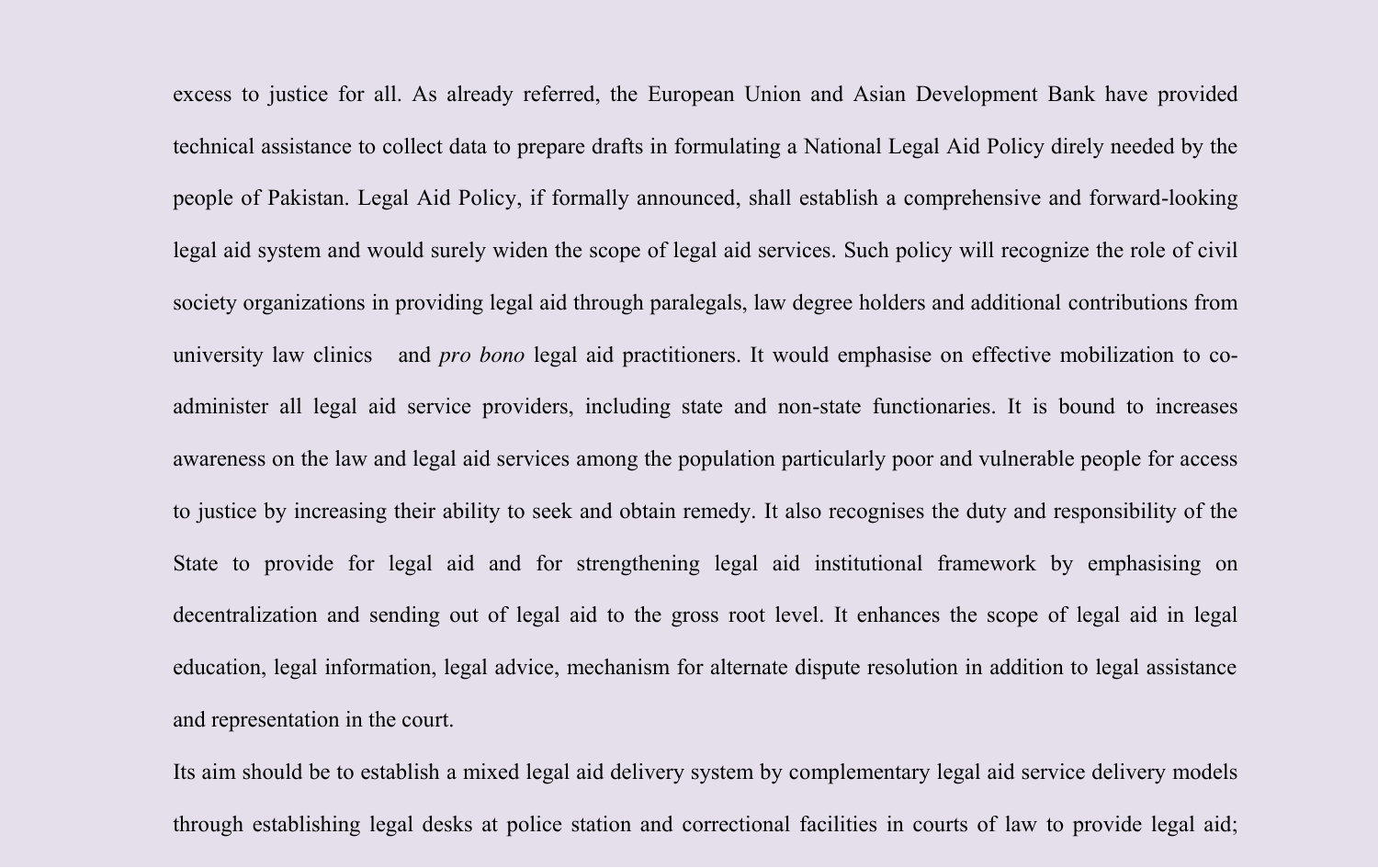jointly by State and civil society. This would not be possible without strengthening the role of the legal profession in the delivery of legal aid services therefor a comprehensive pro bono framework be made to inform persons on their right to legal aid.

By 1991, it has been recognized that legal aid is an essential element of access to justice which by itself is a universal human right. The U.N General Assembly Resolution no;67/187 on UN Principles and Guidelines on access to legal aid in criminal justice system (UN principles and guidelines on criminal legal aid) greatly emphasises on its importance. The resolution recognises that legal aid is an essential element of a fair, efficient criminal justice system that is based on the rule of law.

#### **COST AND BENEFIT IN PROVIDING LEGAL AID SERVICES; A CONCEPTUAL FRAME WORK.**

Provision of legal aid service in criminal, civil & administrative matters may also include primary legal advice in the form of legal information, mediation and education, legal representation and assistance in preparing cases at local, national or international level, provision of psychological support and specialized assistance like legal advocacy, etc.

However, being intangible, it is difficult to quantify socio economic costs; such as pain, suffering trauma, fear, reduced quality of life, damaged reputation and dignity which results in the reduced investment, lower property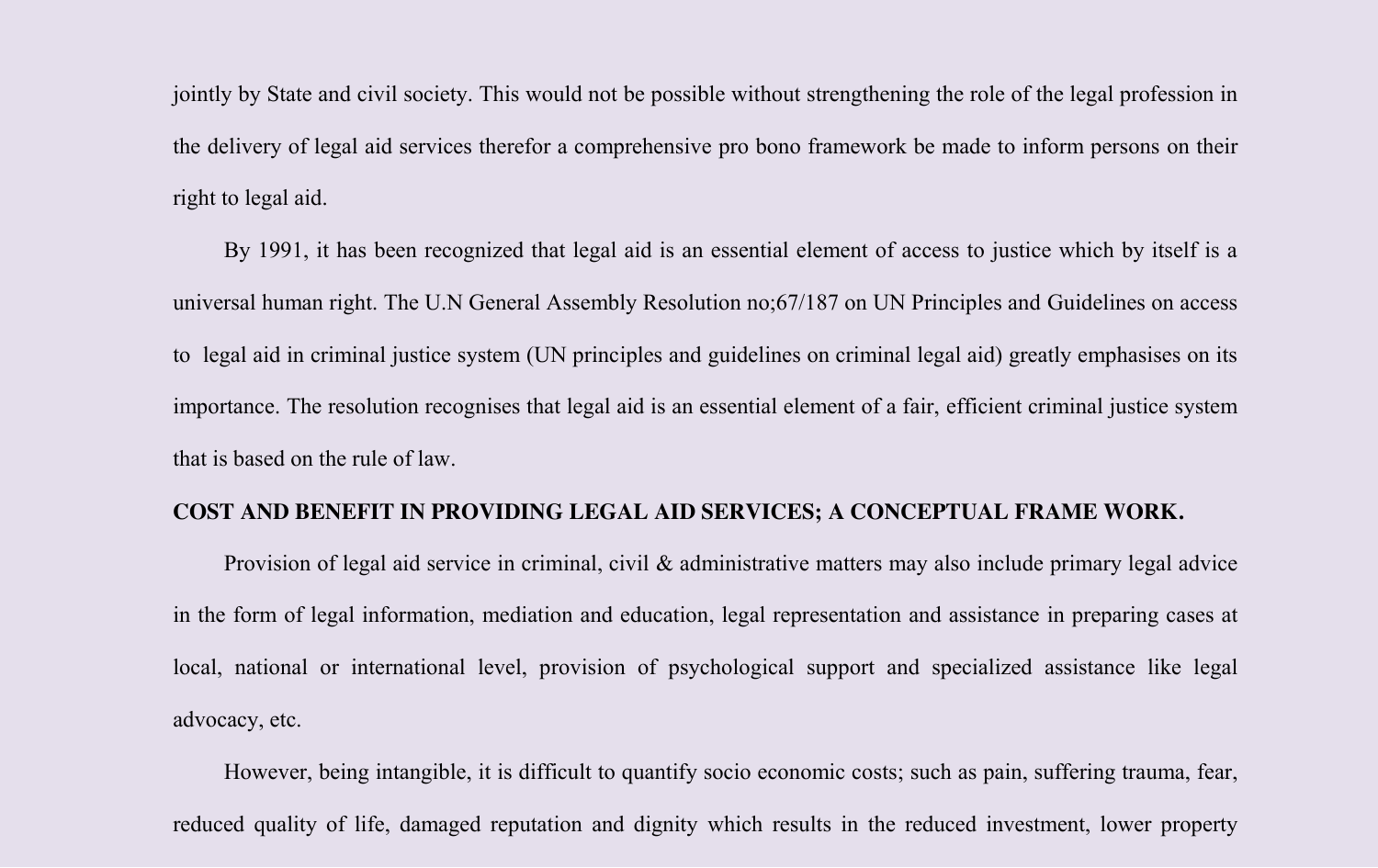value, declined economic output and misused financial sources. The justice system also suffers in its cost in the form of over used resources and less efficiency. Based on the data available, the most common types of civil justice problems for which legal aid service is sought is Consumer rights (land and property disputes) Housing employment (eviction, utility issues, debts , etc) Government Loss (family problems, child custody visitation, maintenance, alimony division of family assets). Besides, pre-trial detention in criminal justice process in early stage for marginalised and poor people increases the avoidable over population in jails putting extra economic burden on governments. The tangible costs are in the form of the expenses for the cost of *pro bono* service providers by government and the Bar Association & Lawyers.

Proportionately, the tangible benefits of legal aid are those cost effective benefits received by the communities to avoid government shelters , and increase efficiency to the justice system in court process. The intangible benefits are the bi-product , not easy to quantify, e.g. social clout, funding, empowerment, increased trust in the government.

Here it would be important to note that the cost of unaddressed legal problems in terms of society response is immense. The individuals suffer through property damage, social service, lost wages, unemployment in week days, deteriorating mental & health care ,adverse legal affects, foregone govt. benefits due to limited resources, pain, suffering, low quality of life, insane mortality, etc.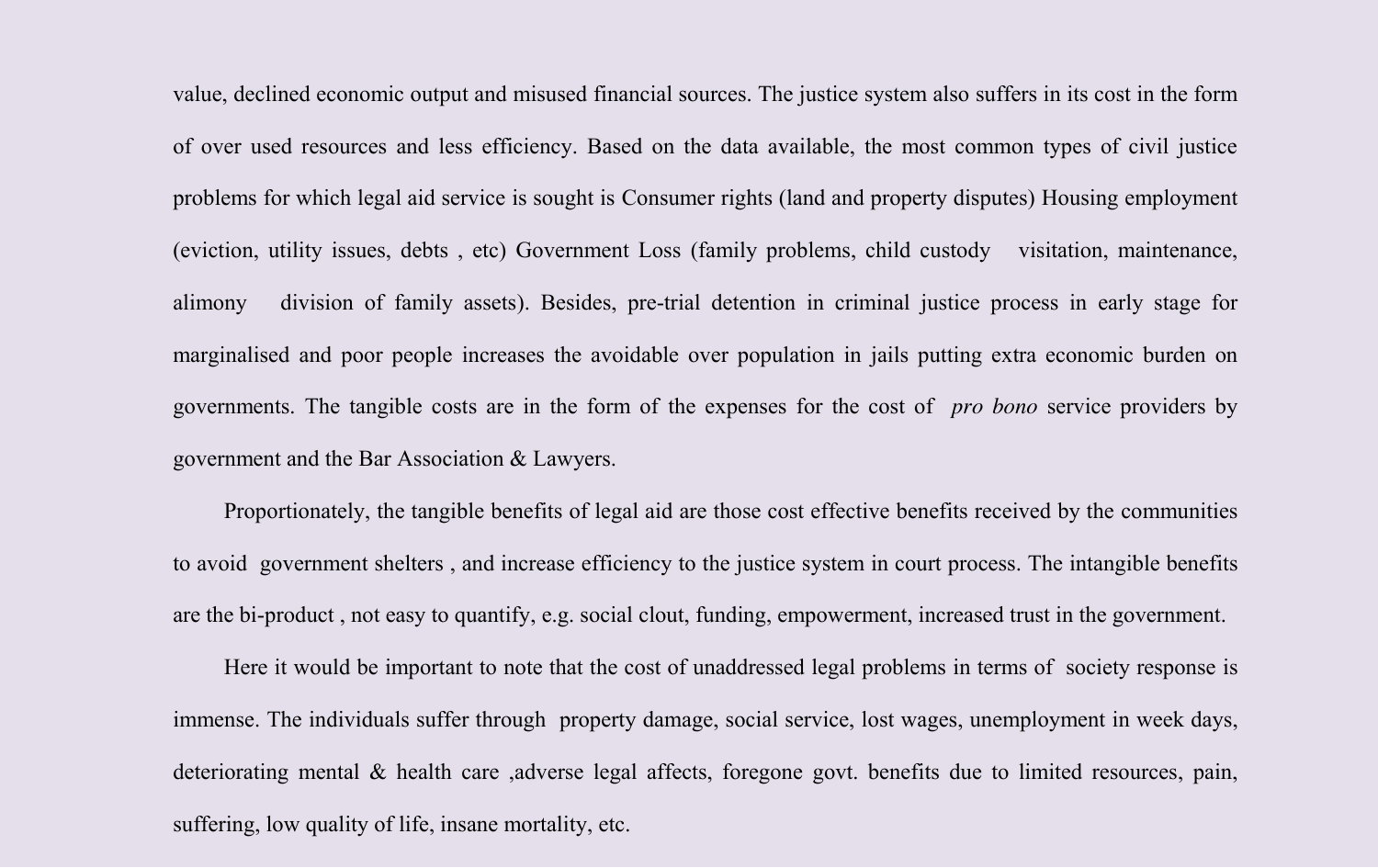Likewise the justice system also suffers because low professional standards in police, prolonged detentions, low performance of prosecution service, unattended incarceration, unnecessary court expenses, inefficiency of counsels due to self representational litigants damaging their perspective and perceptions.

Our society also suffers as a whole when it causes the increase in homelessness, burdens the departments, losses in collection of property tax, increases in crime rates and decline in economic opportunities. In short,50% time and costs in courts can be reduced if effective legal aid service is provided in time .

#### **THE PUNJAB LEGAL AID ACT, 2018**

Upon the persuasion based on the motivation drawn by undersigned at the last ILAG Conference at Johannesburg, South Africa, The Province of Punjab took the lead in pronouncing The Punjab Legal Aid Act, 2018.It aimed at the provision of legal aid (legal services provided to indigent person; a person involved in the commission of an offence or a female involved in a family dispute and does not have the financial capacity to engage an advocate on his or her own. All expression in Code of Criminal procedure,1898 and Legal Practitioner & Bar Council Act, 1973 would be applicable. A Punjab Legal Aid Agency; comprising of Director General (and other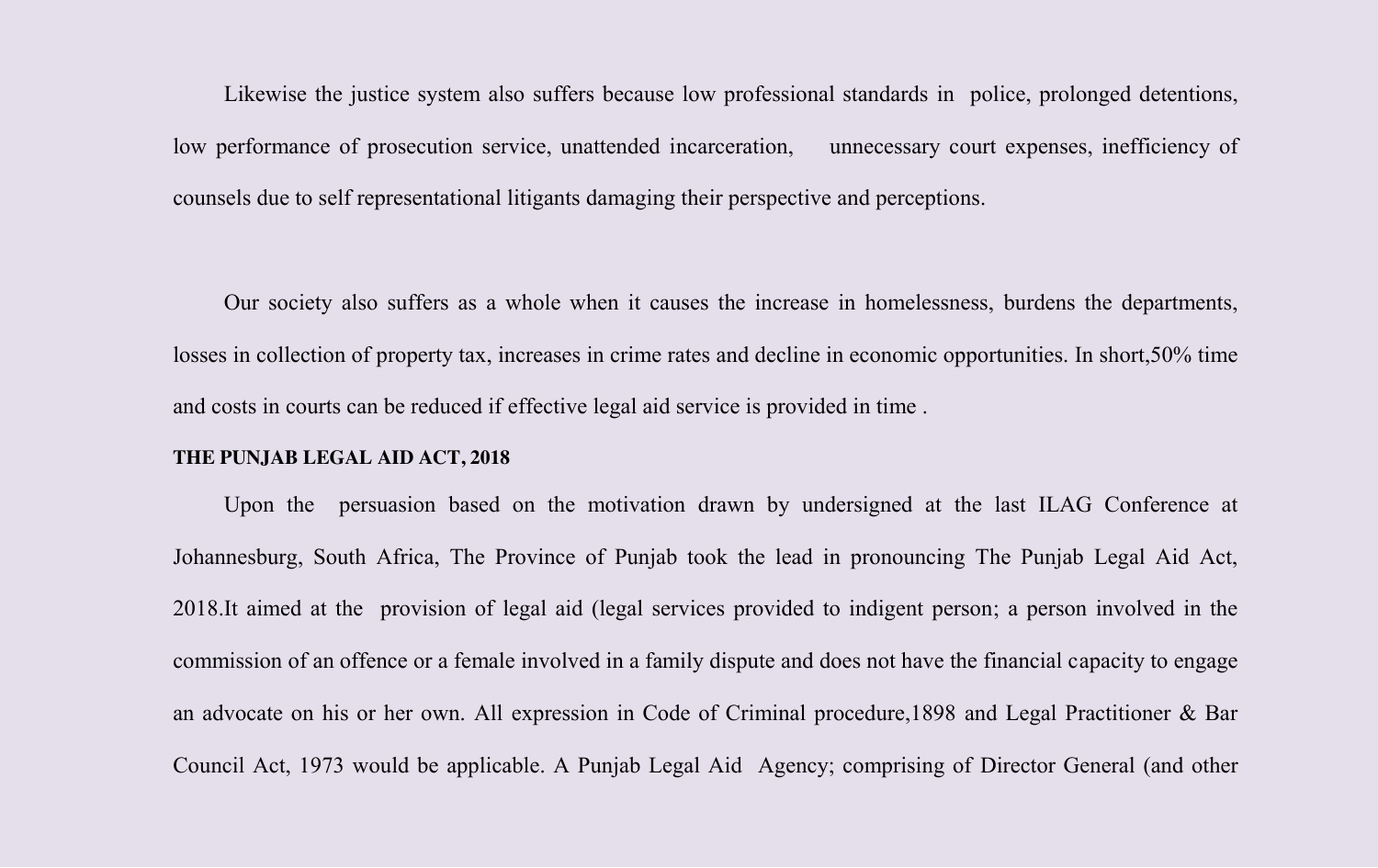employees prescribed by the government) was constituted for a period for 3 years or more, with the following functions:-

- a. To evolve policies, principles, guidelines for providing legal aid.
- b. To design and establish an effective mechanism for provision of monetary and valuation of legal aid.
- c. To advise the government or any other agency in regard to the enforcement of the right to fair trial and due process.
- d. To undertake and promote research in the field of legal aid with reference to the need of the indigent person.
- e. To device the structure of legal fees for legal aid for the approval of the government.
- f. To perform other function as entrusted.
- g. To do all necessary to carry out purpose of this act.

However, the government would have a superintending control of the Agency.The powers of the Legal Aid Agency are to provide the legal aid to an indigent person, if he applied properly after determining his/her eligibility who would be responsible for giving a misstatement ,upon which it can be recalled. If the application is rejected, the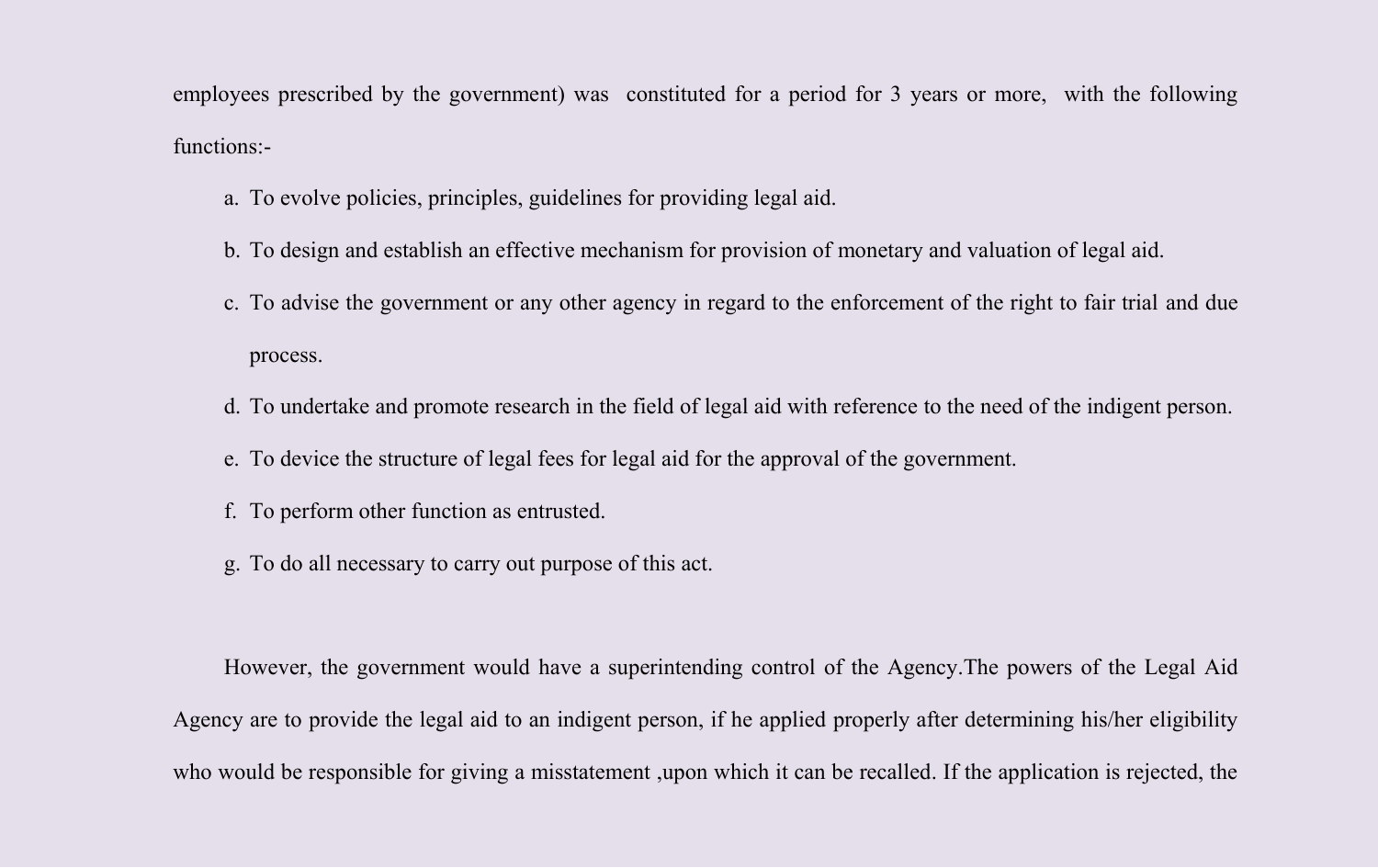appeal can be filed before the authority. However, such provision of legal aid will not effect any powers of the court under the law.

The Agency shall for each financial year, accredit a panel of lawyers/advisors in each district or tehsil who shall continue to serve until new panel is adopted. Such advocates shall be allocated cases for different classes of persons or for courts, or both. Agency shall monitor and evaluate the quality of legal aid provided by each accredit advocate, who would maintain its proper record.

Govt. upon recommendation by the agency, may prescribe a code of conduct of such accredit advocates. Payments shall be paid according to the approved schedule of rates. Furnishing of false information was made punishable for up to six months and the offence is made non-cognizable and only D.G. of the agency can file a complaint upon which the court shall take the cognizance.

#### **DISTRICT EMPOWERMENT COMMITTEES(DLEC)**

Another way of providing legal aid to the needy is by way of DLEC constituted in all 36 districts under the DLEC RULES,2011,drafted under section 9(1) of Law and Justice Commission of Pakistan Ordinance(XIV of 1979) under which a five member committee is constituted under the chairmanship of Distt. & Sessions Judge, with District Police Officer, Superintendent Jail, President Distt. Bar Association and a representative from the civil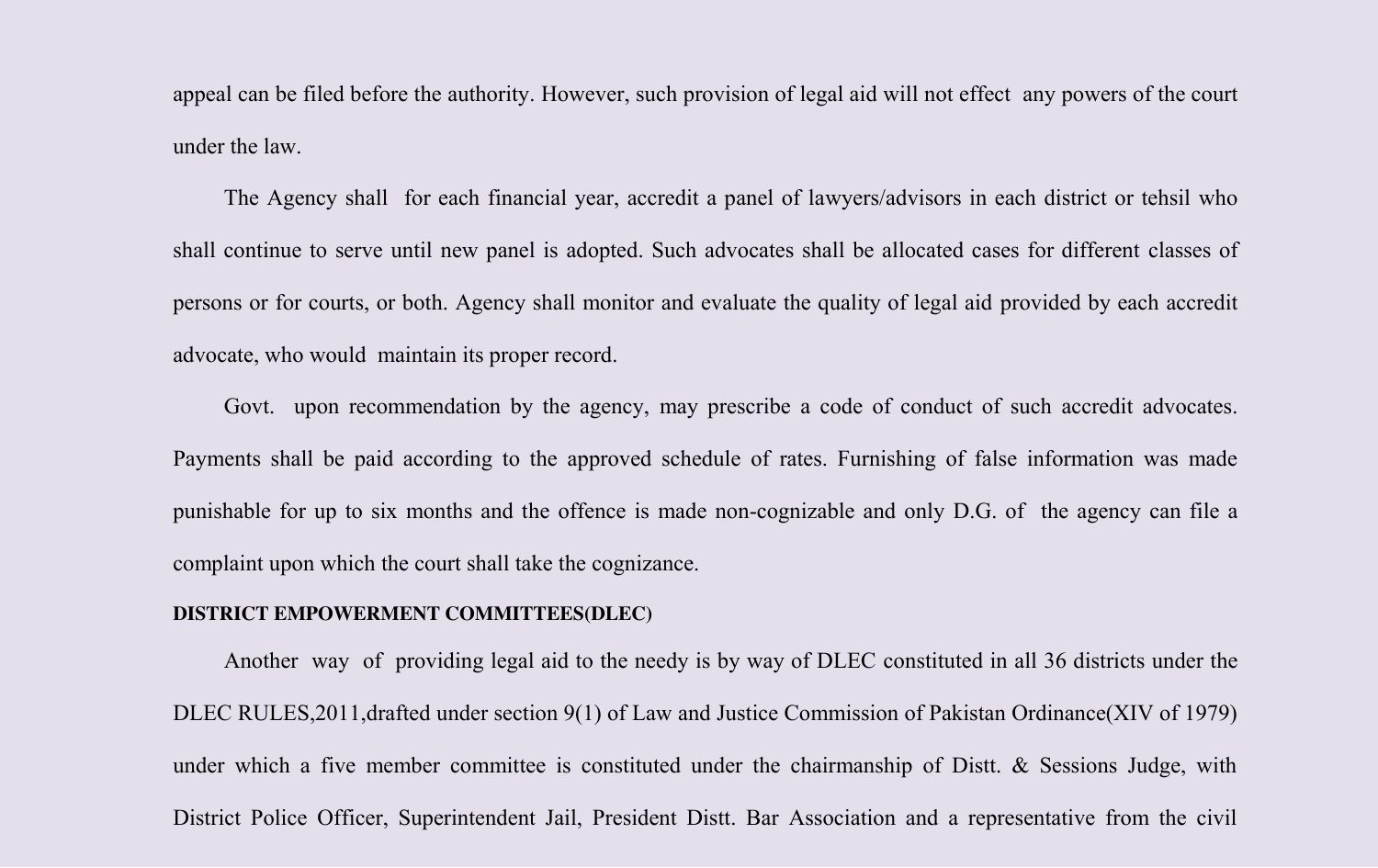society as its members. The functions of the committee are to extend funds for provision of the legal aid to the deserving litigants, in the form of professional fee, honorarium to lawyers, court fee, copying charges, process fee or any other area which the committee deems fit. Any deserving litigant, any prisoner recommended by the Jail Superintendent or any person referred by the court, may be entitled to such legal aid. However, a person who has already appointed an advocate, or if a government pleader has been provided to him, would not be eligible for such legal aid. The legal practitioners are appointed from the panel of advocates, having at least five years standing, selected in consultation with vice chairman of the provincial bar council, president of the distt. bar association, and approved by the chief justice of the High Court. A fee of not more than Rs;20,000/- would be determined by the committee which would be payable in two instalments, subject to the performance the legal aid advocate evaluated on annual basis. The DLEC shall maintain accounts of the funds transferred through the Commission or any other sources and shall submit half yearly and annual audited accounts to the commission through the High Court. Since 2013,a total amount of Rs;16,000,000/- was allocated to 36 districts of Punjab out of which Rs;8,488,966/- (53.06% )have been utilised for the decisions on 371 cases in the last one year (30-6-2018 to 20-5-2019) with 430 legal aid cases still pending at the district level. Details of the cases are also enclosed hereunder as schedule.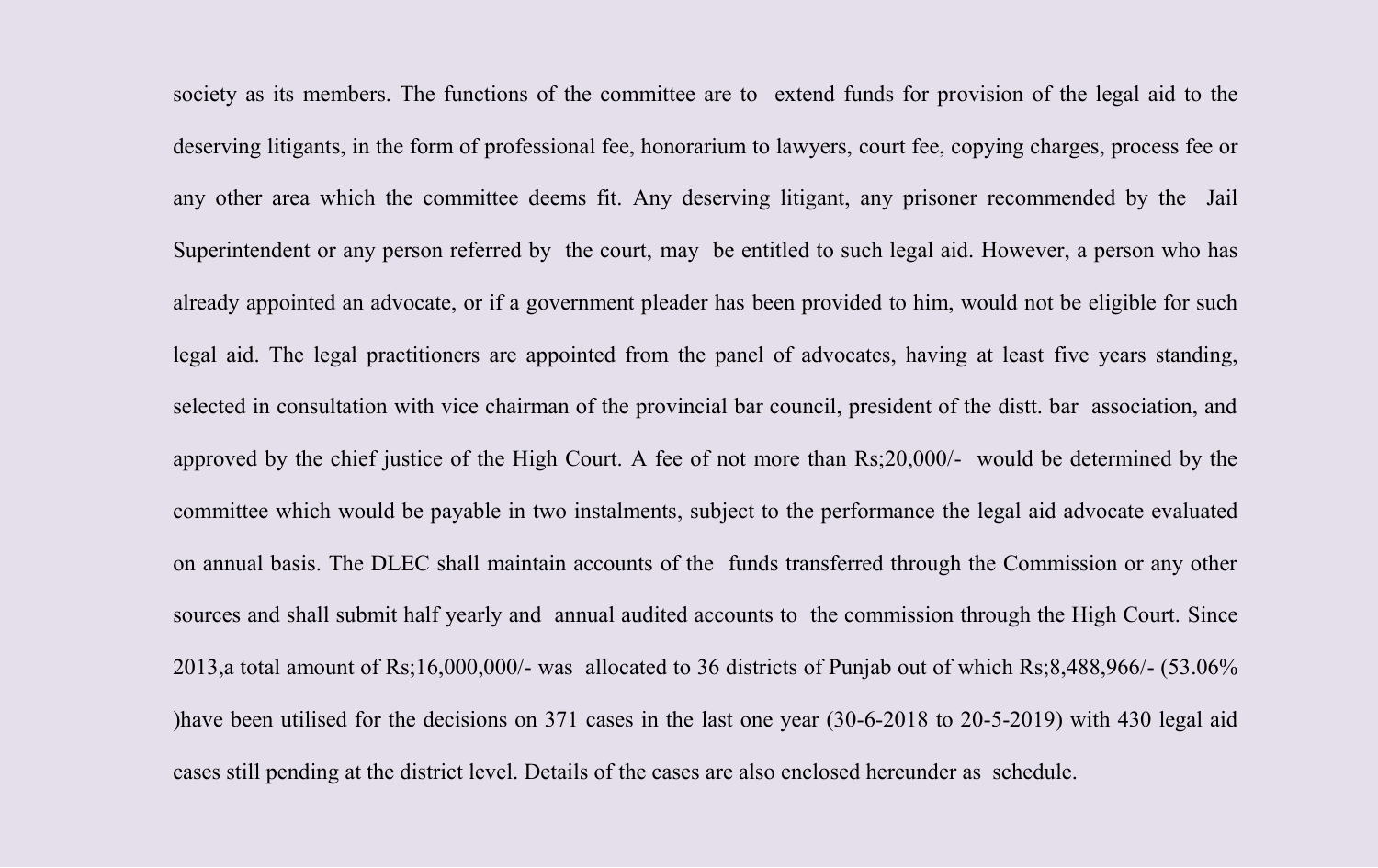# **Schedule**

## *1.* **UTILIZATION OF FUNDS** *2.* **AND DETAIL OF CASES DECIDED/PENDING UNDER DLECs**

**FOR THE PERIOD 30.06.2018 TO 20.05.2019**

*3.*